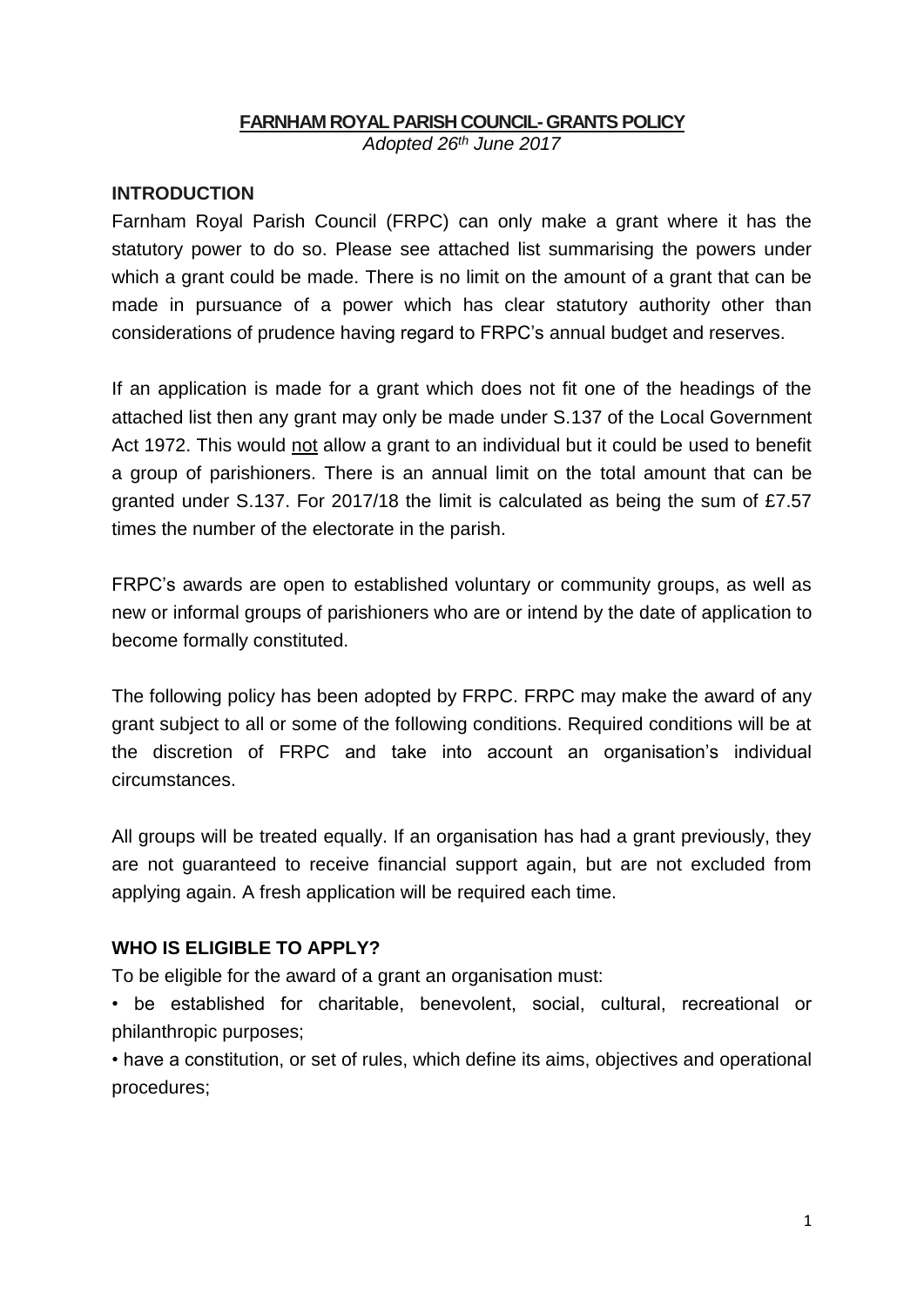### **CONDITIONS OF SUPPORT**

 the constitution and/or membership rules should be available for inspection by FRPC. In addition, an organisation must demonstrate that it is properly managed and able to run its affairs responsibly.

 FRPC may ask to inspect the audited accounts or accounts that have been independently examined by a suitably qualified person, for the previous two financial years or, in the case of a newly formed organisation, a detailed budget and business plan.

 An organisation is required to have a bank account in its own name with two authorised representatives required to sign each cheque.

 All applications must demonstrate clearly how a grant will be of benefit to the local community within the Parish.

• Due account will be taken of the extent to which funding has been sought or secured from other sources or own fund-raising activities. Further details of other organisations that may be supportive should be declared to FRPC when the application is made.

• In order to fully understand your project or activity, parish councillors may wish to visit your project or activity, prior to it commencing. They may also wish to conduct a site visit once your funded project is underway.

As a minimum, you will write to confirm receipt of the cheque for audit purposes.

• Funding must only be used for the purpose agreed with FRPC and if the monies are not spent on the items agreed, they must be returned.

• Funding must be spent within the financial year awarded and cannot be added wholly or partly to your reserves.

If your project costs are more than you anticipated on your application, any shortfall must be met by you.

FRPC would ask that you acknowledge its support in your publications, publicity and annual reports.

## **WHAT CAN BE FUNDED?**

• the project should be something which makes the local community a better place in which to live, work or visit;

• it should benefit people who live in the parish;

• there must be clear evidence that local people support the project and are involved in carrying it out;

# **THE FOLLOWING ARE NOT ELIGIBLE**

support for individuals or private business projects;